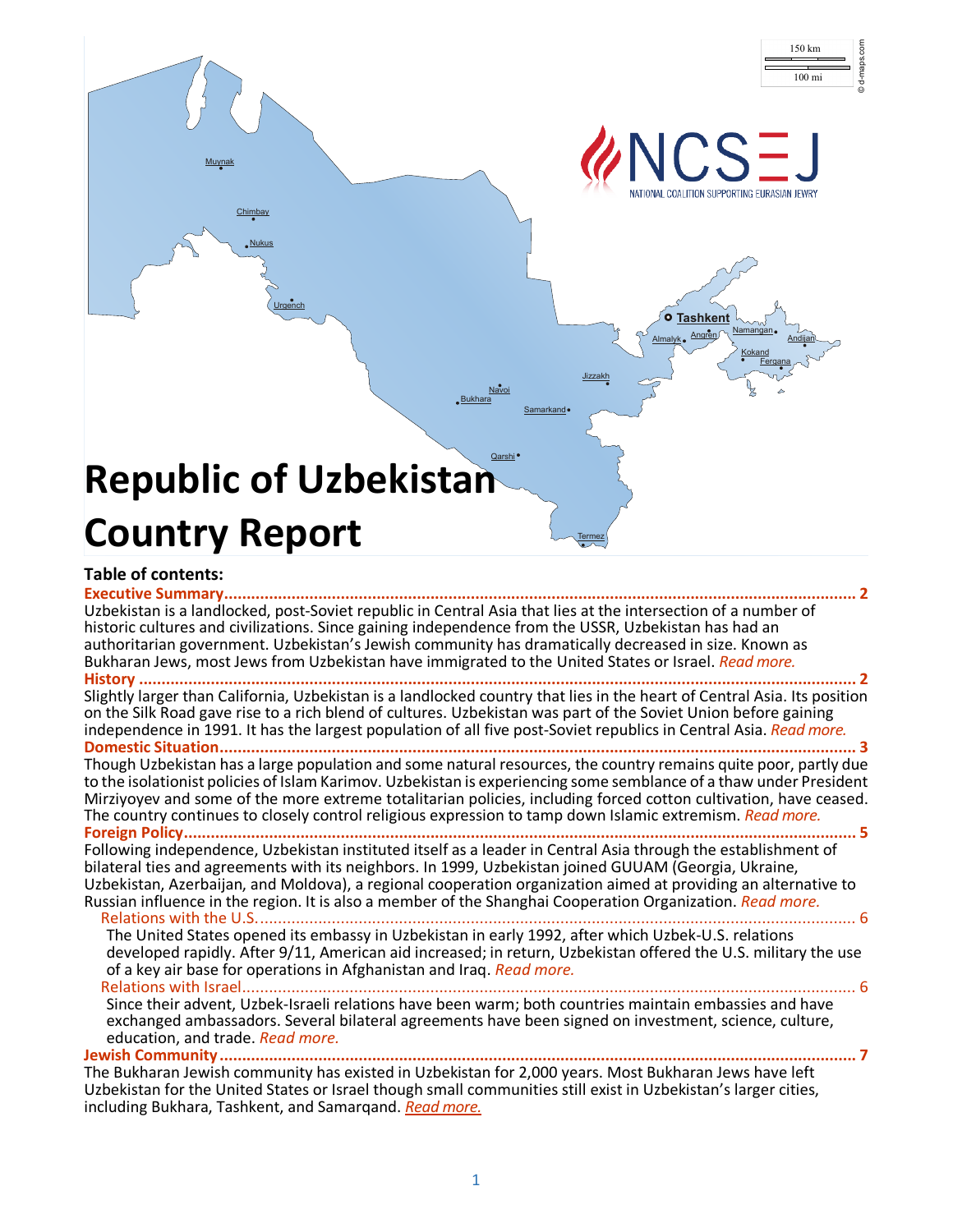#### **Executive Summary:**

*While Uzbekistan is a republic encompassing executive, legislative, and judicial branches, real power is concentrated in the President. The Uzbek government denies many freedoms provided for in the country's constitution; independent NGOs and human rights groups are routinely denied registration, and the press is largely self-censored because of government repression. Law enforcement and security services appear to operate without constraint; allegations of human rights abuses are common.*

*Though among the poorest of Soviet republics, Uzbekistan did not experience an economic downturn as drastically as other successor states after the fall of the USSR, mostly due to its postponement of macroeconomic and structural reforms, as well as its continued reliance on subsidies, price controls, and exports.*

*Following independence, Uzbekistan instituted itself as a leader in Central Asia through the establishment of bilateral ties and agreements with its neighbors. However, Uzbekistan's relations with its neighbors are fraught due to ongoing disputes over water sharing and border demarcation have been aggravated by the Uzbek government's claims that Uzbek dissidents have found sanctuary in neighboring states, namely Kyrgyzstan and Tajikistan.* 

*In the late 1980s, Uzbekistan's Jewish population measured 120,000. Following the fall of the Soviet Union, mass emigration to Israel, the U.S., and Germany, diminished the population. Many who left did so out of concern for growing* 

#### **Statistics:**

**Population**: 32,294,430 (May 2018 est.)

**Size**: 447,400 sq km

**Capital**: Tashkent **Major cities**: Tashkent, Samarkand, Bukhara

**Jewish population**: >5,000 **1989-2007 Aliyah**: 84,095 **2011-2013 Aliyah**: 568

**Head of State**: President Shavkat Mirziyoyev **Head of Government**: Prime Minister Abdulla Aripov **Foreign Minister**: Abdulaziz Kamilov

**Ambassador to United States**: Bakhtiyar Turadjanovich Gulyamov **U.S. Ambassador to Uzbekistan**: Daniel Rosenblum

**Freedom House Rating**: Not Free

*Uzbek nationalism and the rapid revival of Islam in the region. Today's Bukharan Jewish community is estimated at around 2,000 members; most other Uzbek Jews are of Ashkenazic heritage. The Jewish community in Tashkent enjoys positive relations with the Uzbek government. Many Jewish institutions operate throughout Uzbekistan, providing resources and opportunities for community members to engage in Jewish life.* 

### <span id="page-1-0"></span>**History:**

Slightly larger than California, Uzbekistan is a landlocked country that lies in the heart of Central Asia; its geography is characterized mostly by flat desert, while its river valleys are densely irrigated and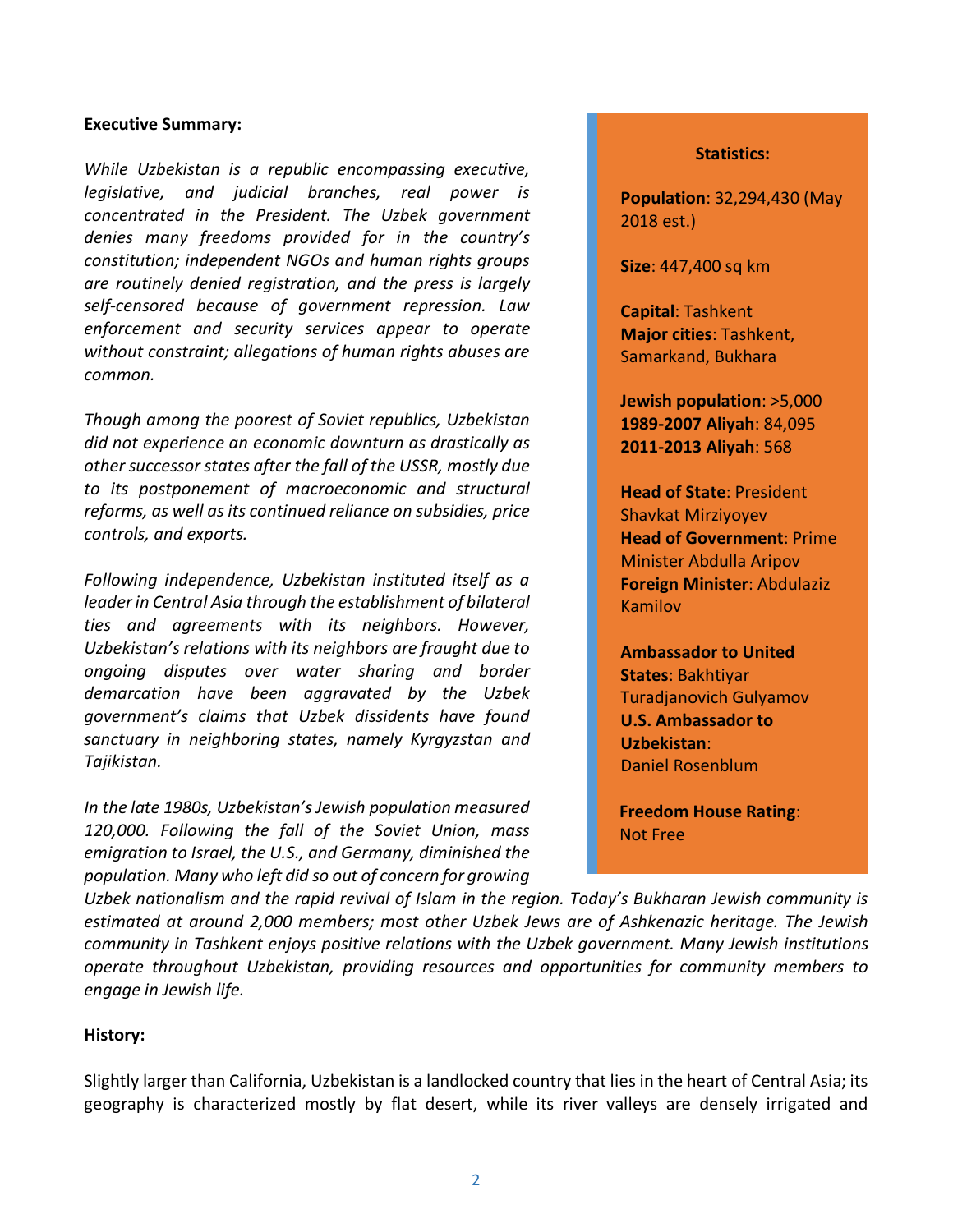cultivated. Uzbekistan borders Kazakhstan, Turkmenistan, Afghanistan, Kyrgyzstan, and Tajikistan, and is home to Central Asia's largest population (estimated at around 30 million in 2014).

As a consequence of its strategic location at the heart of the Silk Road connecting European and Asian traders, as well as being home to the famed cities of Samarkand and Bukhara, Uzbekistan has been ruled alternately by the Persians, Alexandrine Greeks, Arabs, Mongols, Turks, Russians, and Soviets.

For nearly 2,000 years, a large community of Jews, called the Bukharans, has existed in the country. Currently, a large variety of local and international Jewish organizations operate in the country and enjoy friendly relations with the government. While anti-Semitic incidents are rare, a group of suspicious attacks on Uzbek Jews in 2006 raised concerns. The activity of domestic Islamic terror groups is also an



issue of concern to the Jewish community. Though steady during the initial post-Soviet era, Jewish emigration to Israel and the United States has subsided somewhat in recent years.

### <span id="page-2-0"></span>**Political Situation:**

While Uzbekistan is a republic encompassing executive, legislative, and judicial branches, real power is concentrated in the President. Its bicameral parliament holds elections every five years, while the President appoints the Prime Minister, the cabinet, and Supreme Court justices, all of whom are confirmed by the parliament. The judiciary is not considered independent.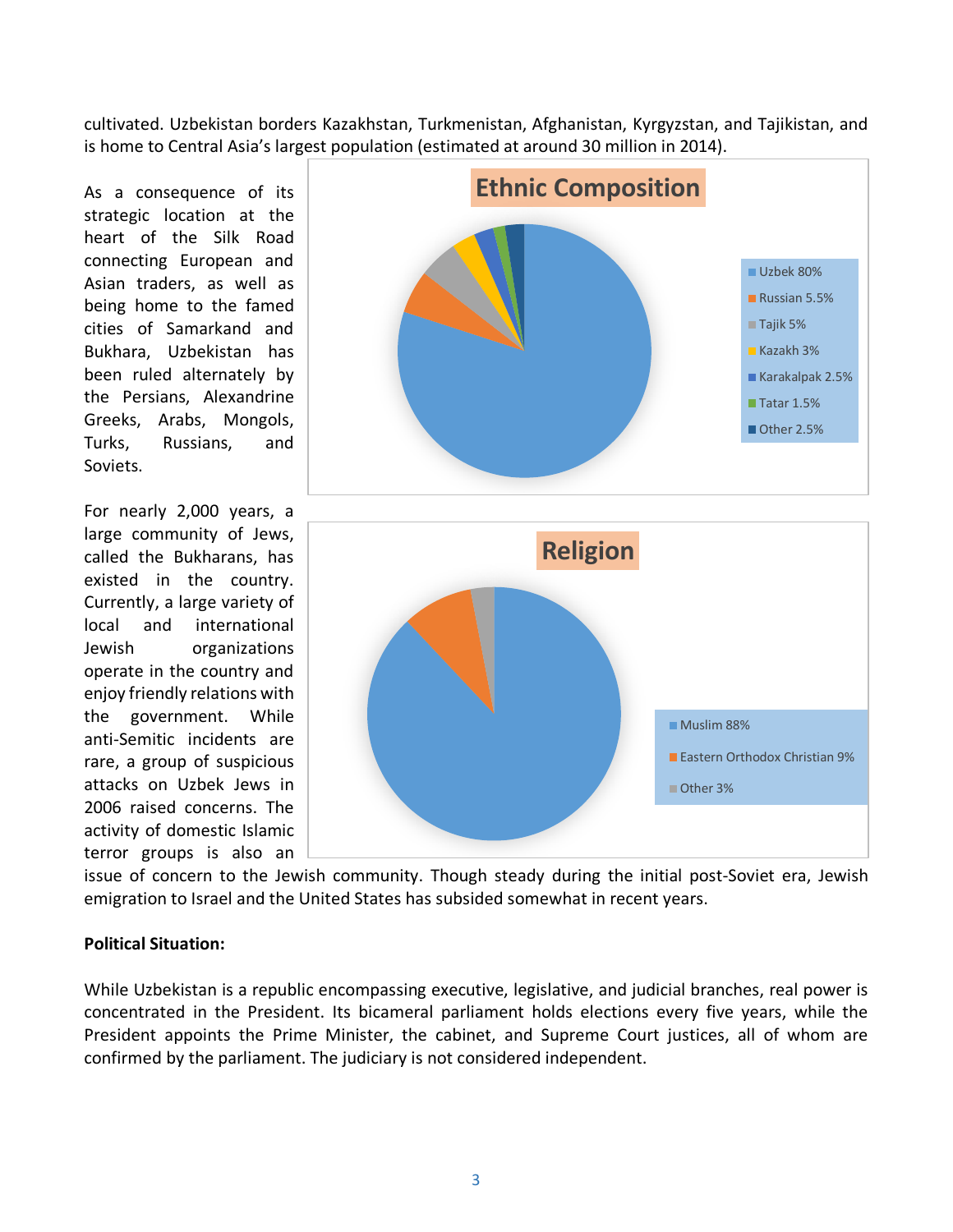The Uzbek government denies many freedoms provided for in the country's constitution; independent NGOs and human rights groups are routinely denied registration, and the press is largely self-censored as a result of government repression. Law enforcement and security services appear to operate without constraint; allegations of human rights abuses are common.

Uzbekistan's President, Islam Karimov, was first elected in 1991, after serving as the leader of the country's Communist Party since 1989. In 1995, he extended his rule for an additional five years via referendum and was reelected in 2000, winning by a reported 91.9% of the popular vote. A 2002 referendum extended presidential terms to seven years, prolonging Karimov's rule to 2007. Though the constitution barred him from running for reelection, Karimov nevertheless won an additionalseven-year term in 2007. Karimov was reelected for a fourth term in 2015, violating Uzbekistan's current constitution.

Though religious freedom is officially guaranteed, a 1998 law severely restricted the freedoms of "unofficial" religious organizations, namely Islamic and Christian groups perceived as radical or "nontraditional." The government is especially concerned with regulating Islamic worship, given the perceived threat of domestic Islamic terror cells. Most other religious communities have received government approval and are free to practice, although in 2008, the Uzbek Justice Ministry refused an accreditation request by the country's chief rabbi, Abba Gurevitch. The ministry said Gurevitch failed to provide proper documentation, while others say the move represented an attack on religious freedom. Rights of property, emigration, and internal migration are otherwise generally respected.

Increased military operations in Central Asia in the wake of 9/11, coupled with Uzbekistan's repression of suspected Islamist extremists, have diminished the strength of radical Islamic groups. In 1999, 2000, and 2004, local Islamic militants attempted to assassinate President Karimov, staged deadly bombings, clashed with the military, and attacked government sites – including the American and Israeli diplomatic missions in Tashkent and Bukhara – resulting in numerous casualties. Despite vigorous counterterrorism efforts, Uzbekistan's most prominent jihadist group, the Islamic Movement of Uzbekistan (a.k.a. Islamic Movement of Turkestan), continues its efforts to overthrow the government and install an Islamic regime. The human rights community has criticized the Uzbek government for detaining suspects without cause as well as for alleged torture of suspects.

Uzbekistan's politics remain dominated by the aftermath of the massive demonstrations in the city of Andijon in 2005, which escalated into an uprising against the government. Violently suppressed by the military, which reportedly killed hundreds of civilians, the incident was followed by a renewed government crackdown against independent media, NGOs, human rights activists, and "untraditional" religious groups (especially Muslim, but also including Jehovah's Witnesses and Baptists). Condemned by the West for its heavy-handed response, but supported by Russia and China, Uzbekistan's government pivoted away from the West, though relations have since improved. Uzbekistan has begun to increase its military purchases from both China and the U.S.

### **Economic Situation:**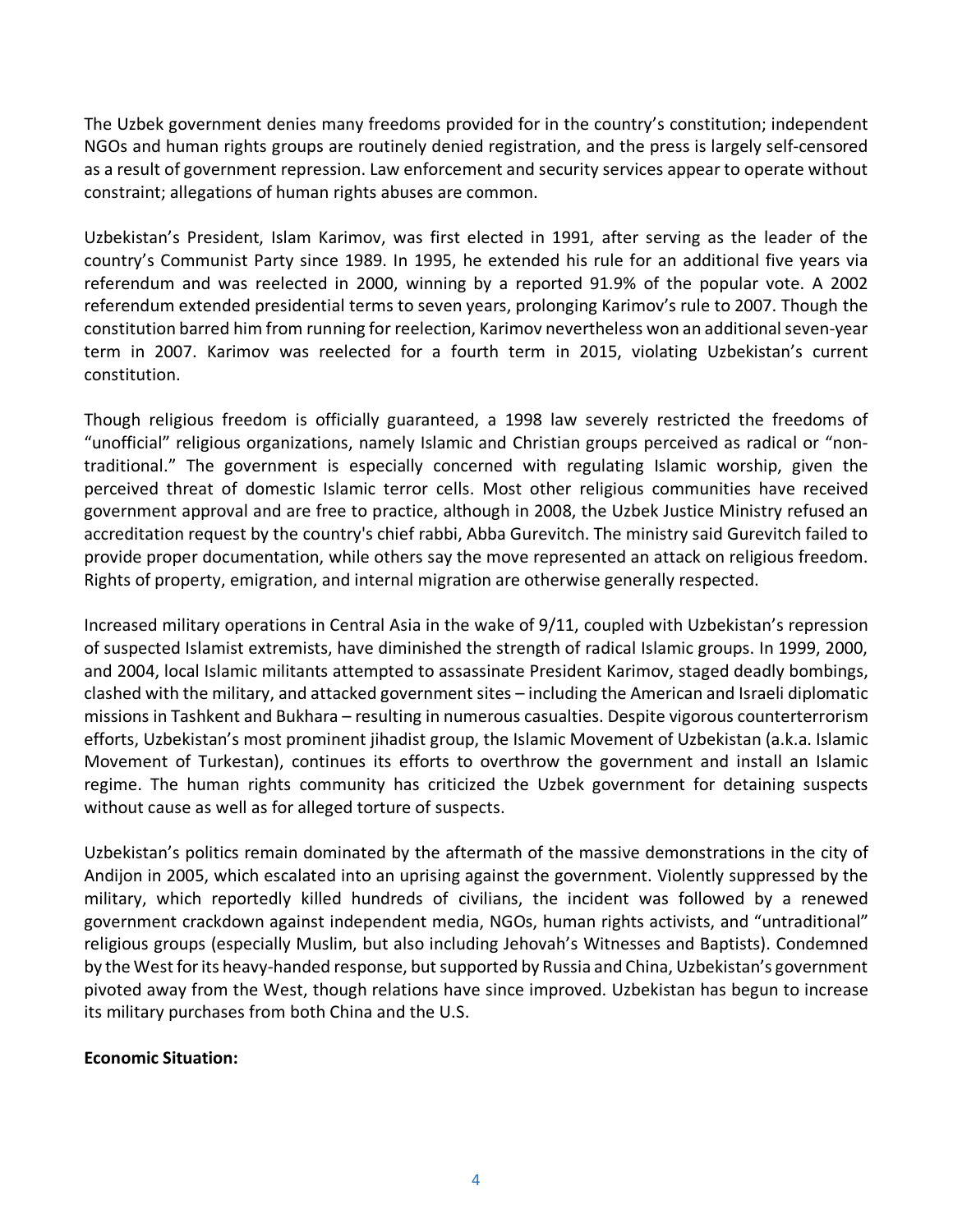Though among the poorest of Soviet republics, Uzbekistan did not experience an economic downturn as drastic as other successor states after the fall of the USSR, mostly due to its postponement of

macroeconomic and structural reforms, as well as its continued reliance on subsidies, price controls, and exports.

After poor economic performance in the late 1990s and early 2000s, Uzbekistan saw an economic recovery after 2003, fueled largely by rising global prices for its chief commodities – gold, cotton, and natural gas. As a result, Uzbekistan's foreign exchange reserves have doubled, and it runs a current account surplus. However, the government has failed to attract foreign investment, due to its state-owned industries, heavy regulation, gradualist **Currency**: 8,075 Som = \$1 **GDP**: \$67.22 billion (2016) **GDP per capita:** \$2110.65 (2016) **GDP Growth**: 7.8% (2016)

**U.S. Foreign Assistance FY 2016**: \$9,777,000

approach to reform, and its interventionist, Soviet-style economic policies. Its growing population suffers from high rates of unemployment (est. 17% in 2011) and poverty (est. 4.9% in 2013). Consequently, many Uzbeks have sought opportunities abroad, particularly in Kazakhstan and Russia. The amount of foreign direct investment in Uzbekistan (est. 2014 \$1 billion) is one of the lowest in the former Soviet Union relative to economic size.

In 1996, the IMF suspended aid to Uzbekistan, citing insufficient economic reform; in 2003, Uzbekistan accepted IMF requirements to make its currency fully convertible, although the government continues to impose strict currency controls. In 2004, The European Bank for Reconstruction & Development (EBRD) suspended aid to Uzbekistan in light of its human rights record and alleged corruption. The Asian Development Bank anticipated assistance of approximately \$150 million annually from 2003-2005 but has also expressed concern at the Uzbek government's ability to achieve needed reforms.

From 2006-2008, Uzbekistan was a member of the Eurasian Economic Community, until it formally suspended its membership. In 2015, President Karimov stated that Uzbekistan will not join the Eurasian Economic Union (EEU). However, Uzbekistan will continue working with the EEU on a bilateral basis. In December 2014, Uzbekistan and the EEU made a free trade agreement that would continue to allow Uzbek migrant workers visa-free access to Russia. Although Uzbekistan refuses to join the EEU, it wants to remain on good terms with its members.

### <span id="page-4-0"></span>**Foreign Policy:**

Following independence, Uzbekistan instituted itself as a leader in Central Asia through the establishment of bilateral ties and agreements with its neighbors. In 1999, Uzbekistan joined GUUAM (Georgia, Ukraine, Uzbekistan, Azerbaijan, and Moldova), a regional cooperation organization aimed at providing an alternative to Russian influence in the region. Uzbekistan later left the organization after a rapprochement with Russia in 2005. In 2001, Uzbekistan joined the Shanghai Cooperation Organization (SCO), comprised of China, Russia, Kazakhstan, Kyrgyzstan, and Tajikistan. The SCO was created to facilitate integration and cooperation in economic and security policy among its member states and is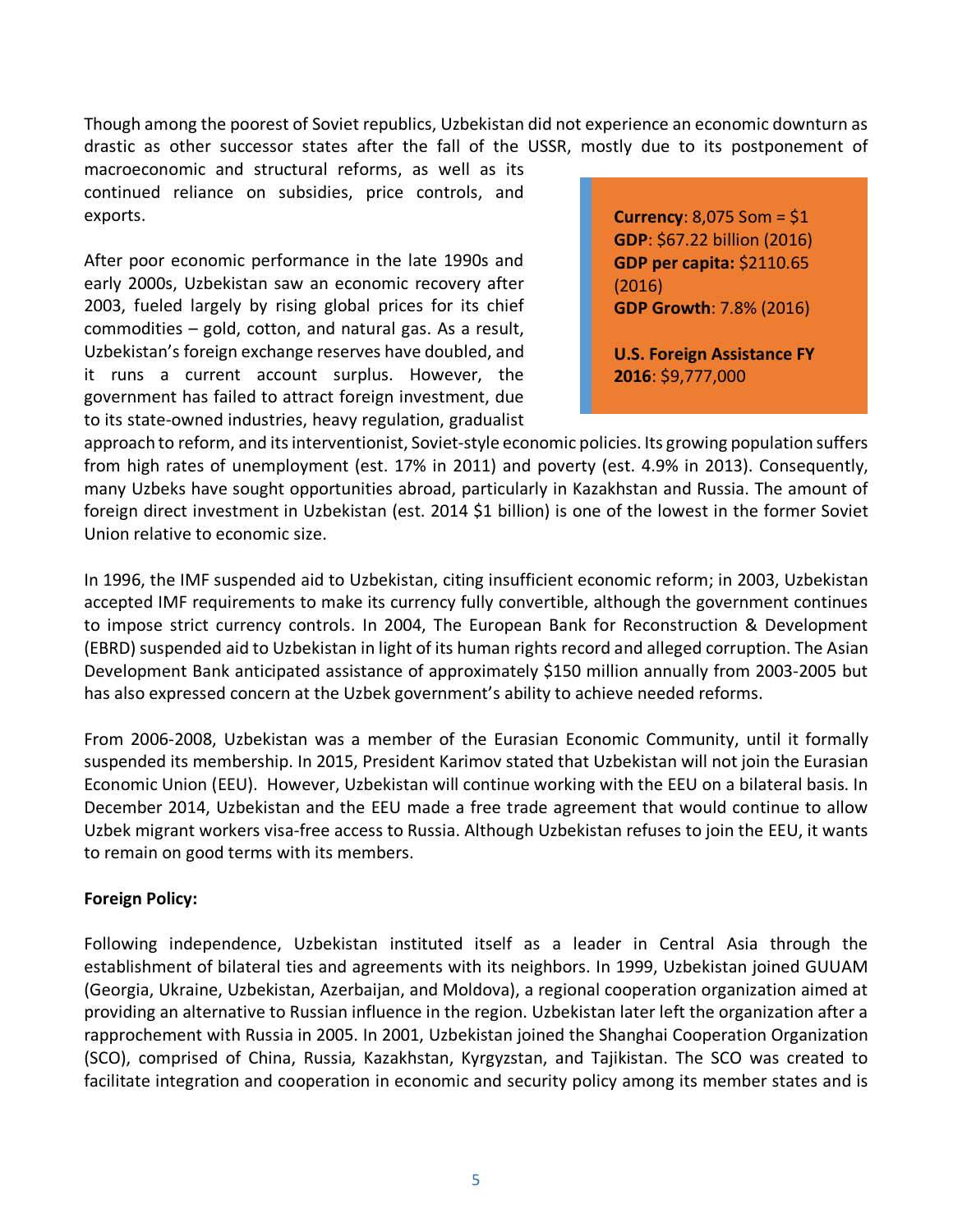seen as a potential Eurasian counterweight to Euro-Atlantic institutions. Uzbekistan and China's relationship continues to strengthen as China invests in several projects in Uzbekistan.

President Karimov established close relations with the United States by offering a strategic military base near the Afghan border to the American military after 9/11. For the next four years, the United States provided substantial aid to Uzbekistan. However, in 2005, Karimov drastically downgraded ties with the United States following its criticism of his government's suppression of the Andijon anti-government demonstration. Concerned that the U.S. and EU were encouraging change in Uzbekistan similar to the so-called pro-democratic "color revolutions" in Georgia, Ukraine, and Kyrgyzstan, Karimov strengthened relations with Russia and China and ordered the U.S. to vacate the Karshi-Khanabad base.

In 2005, President Karimov and Russian President Vladimir Putin signed a bilateral security pact, the Treaty for Allied Relations. The treaty gave Karimov Russian support against perceived Western pressure against his regime and against Islamic radicals; and Putin strengthened Russian influence in Central Asia relative to the United States. Moreover, the Russian-Uzbek treaty provides for Russian military aid for Uzbekistan in the event it is attacked by a third party. Russian-Uzbek relations continue to grow, prompted by Russia's increased interest in fostering joint commercial ties.

Uzbekistan's relations with its neighbors are fraught. Ongoing disputes over water sharing and border demarcation have been aggravated by the Uzbek government's claims that Uzbek dissidents have found sanctuary in neighboring states, namely Kyrgyzstan and Tajikistan. These two states have refused to extradite both Uzbek refugees who fled after the 2005 Andijon event and Uzbek Islamic militants captured in their territory. However, joint operations between Uzbek and Kyrgyz security forces have reportedly killed and captured Islamic militants in southern Kyrgyzstan.

Uzbekistan is a member of the Organization for Security and Cooperation in Europe (OSCE), International Monetary Fund (IMF), and the World Bank Group, and is an observer of the World Trade Organization (WTO) and NATO's Partnership for Peace.

# <span id="page-5-0"></span>**Relations with the U.S.:**

The United States opened its embassy in Uzbekistan in early 1992, after which Uzbek-U.S. relations developed rapidly. After 9/11, American aid increased; in return, Uzbekistan offered the U.S. military the use of a key air base for operations in Afghanistan and Iraq. In 2002, President Karimov expressed full support for the American position on Iraq, and Uzbekistan emerged as a strong U.S. supporter.

Despite Congress' concern over aid to Uzbekistan, in light of its human rights record, U.S. troops continued to operate in Uzbekistan until 2005. President Karimov met with President Bush in 2002, and both leaders signed a Declaration of Strategic Partnership. After the Andijon uprising, however, the U.S. and EU demanded a formal investigation by Uzbekistan, which President Karimov rejected, precipitating a deterioration of U.S.-Uzbek relations. All U.S. troops were forced to withdraw from Uzbekistan by November 21, 2005, and bilateral relations remained strained. In recent years, however, Uzbekistan has improved its relations with the U.S., in part by agreeing to host a supply route to transport provisions for NATO coalition forces in Afghanistan.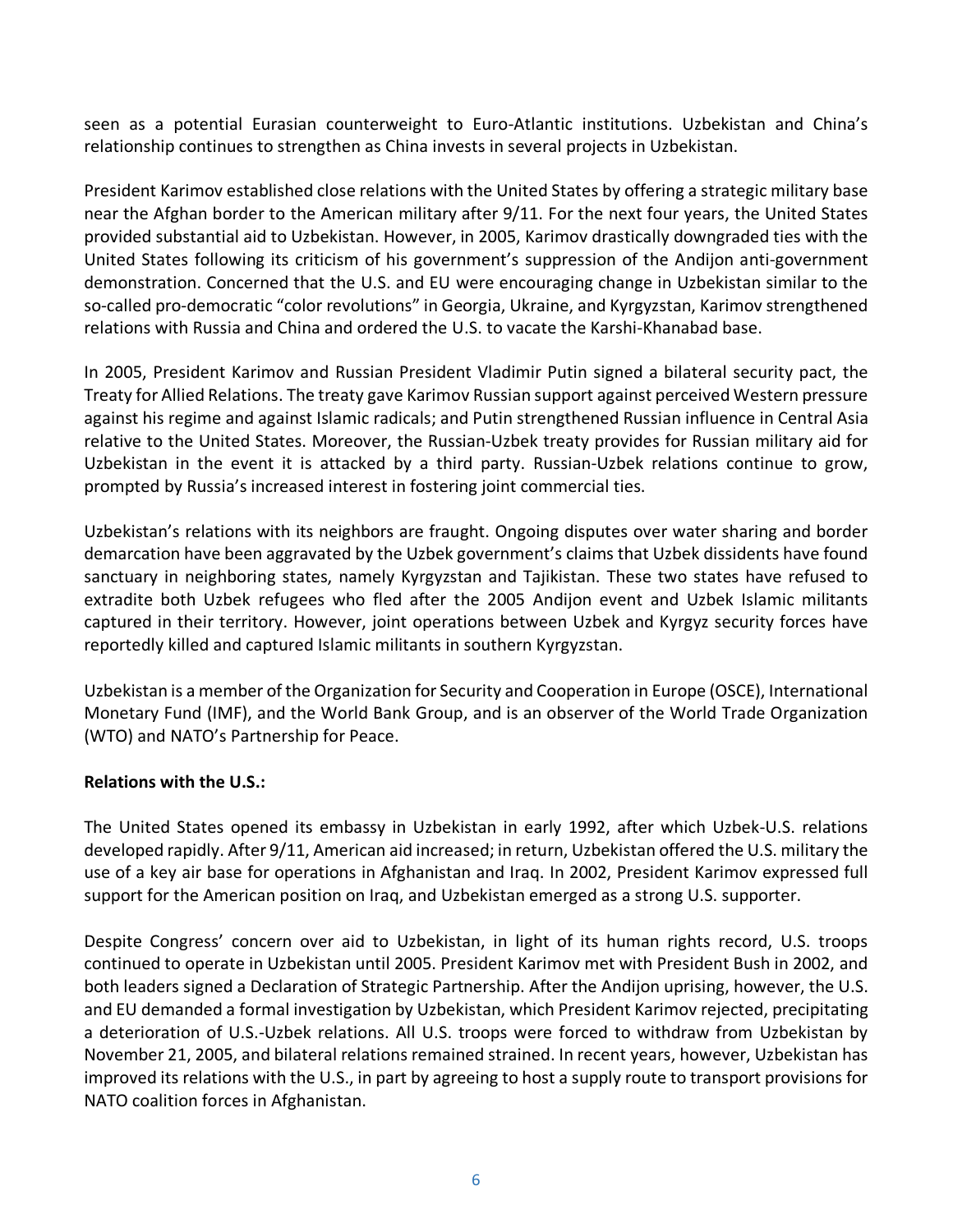In 2012, the U.S. restored security assistance in Uzbekistan. In 2014, the U.S. and Uzbekistan signed the 2014 Plan for Military and Military Technical Cooperation, which promises training of the Uzbekistan special forces and about \$2.8 billion in U.S. investment.

U.S.-Uzbek relations have remained mainly within the military sector, but Uzbekistan would like the U.S. to invest in their technology sector as well.

# <span id="page-6-0"></span>**Relations with Israel:**

Since their advent, Uzbek-Israeli relations have been warm; both countries maintain embassies and have exchanged ambassadors. Several bilateral agreements have been signed on investment, science, culture, education, and trade. Uzbekistan has also appealed to Israel for resources in combating terrorism, and several dozen joint ventures conduct business in Uzbekistan. Non-stop flights between Tel Aviv and Tashkent reflect the two countries' close business ties.

In March 2007, the Uzbek government and Israel's embassy in Uzbekistan celebrated the 15<sup>th</sup> anniversary of diplomatic relations between the two states with a gala concert in Tashkent. Uzbekistan's Deputy Foreign Minister noted the long and peaceful coexistence of the Jewish and Uzbek peoples as well as good bilateral relations between Uzbekistan and Israel. The Israeli ambassador praised the development of bilateral cooperation between the two countries.

The countries' leaders have also exchanged state visits, most recently in 2012, when delegations headed by Pinchas Avivi and Anna Azari, the Deputy Director Generals of Israel's Ministry of Foreign Affairs visited Uzbekistan, and in May 2014, when First Deputy Minister Dilyor Hakimov visited Israel, and met with Minister of Foreign Affairs Avigdor Lieberman and Knesset Speaker Yuli Edelshtein.

# <span id="page-6-1"></span>**Jewish Communal Life & Anti-Semitism:**

The Bukharan Jewish community has existed in Uzbekistan for 2,000 years. The community grew with the arrival of Jewish merchants seeking trade along the Silk Road during the Roman, Persian, and Arab eras. From Antiquity and through the Middle Ages, the city of Bukhara was home to the region's primary community, from which its name derives. The Bukharan Jews benefited from the region's commercial, cultural, and scientific progress under its early Muslim rulers, though it fell into isolation and poverty alongside the rest of the region after the Mongol and Turkish conquests. Still, the Bukharan Jewish community survives into the modern era; it grew as many Ashkenazi, Mountain, and Georgian Jews fled Europe during WWII, as well as from the deportation of Jews by Soviet authorities. Today's Bukharan Jewish community is estimated at around 2,000 members; most other Uzbek Jews are of Ashkenazic heritage.

In the late 1980s, Uzbekistan's Jewish population measured 120,000. Following the fall of the Soviet Union, mass emigration to Israel, the U.S., and Germany, diminished the population. Many who left did so out of concern for growing Uzbek nationalism and the rapid revival of Islam in the region. Today, most Uzbek Jews live in Tashkent, with smaller communities existing in principal cities such as Samarkand and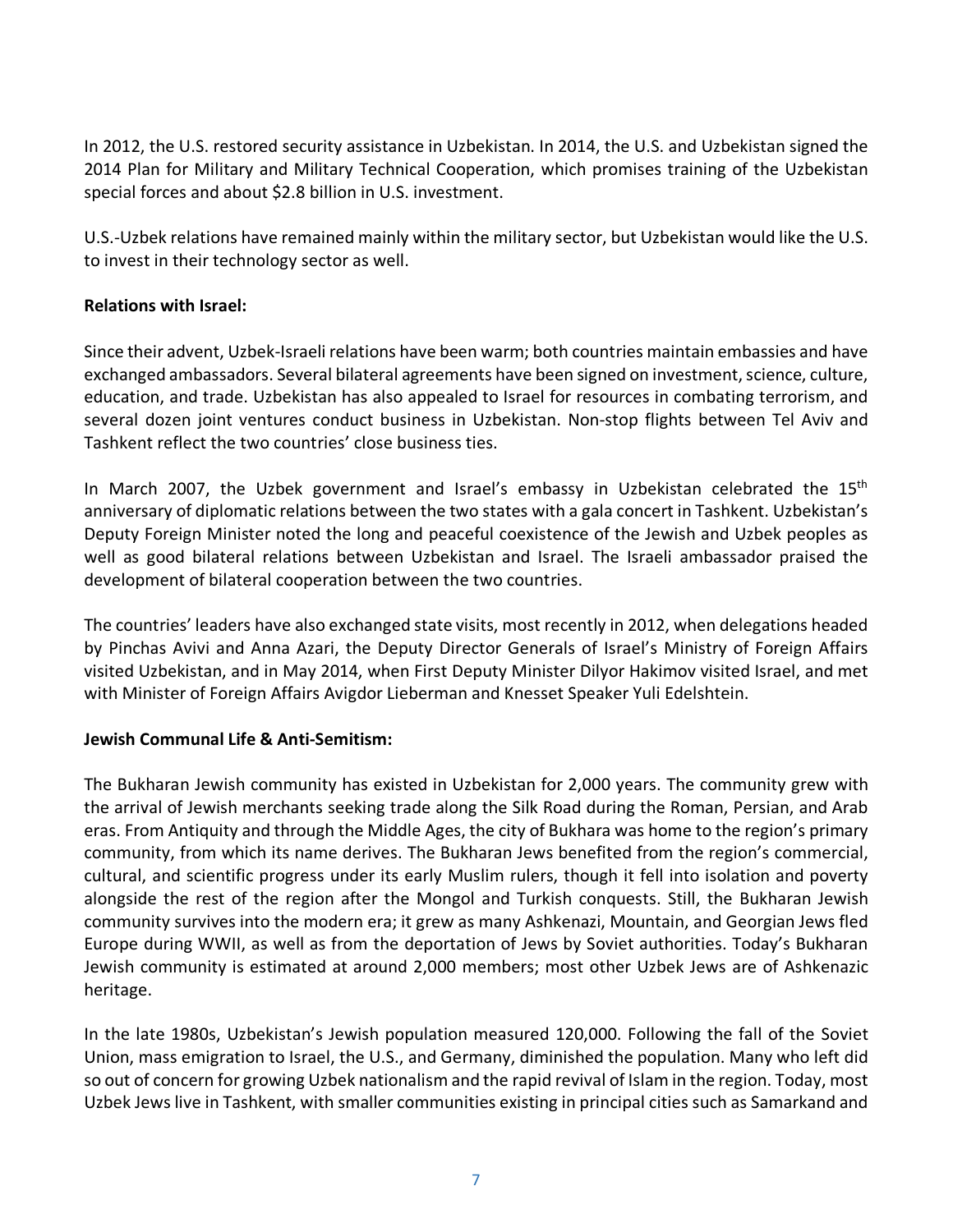Bukhara, and in the country's rural areas. The Jewish community in Tashkent enjoys positive relations with the Uzbek government, as well as with other religious and ethnic groups.

The Federation of Jewish Communities of Uzbekistan (FJC) was established in 2000 as an umbrella group encompassing the communal organizations maintained by Uzbekistan's Ashkenazi and Bukharan communities. There are five synagogues located in Tashkent, and two in Samarkand and Bukhara, respectively. Prominent businessman Lev Leviev, who serves as president of the FJC of the CIS, also heads the international Bukharan Jewish Congress.

Many Jewish institutions operate throughout Uzbekistan, providing resources and opportunities for community members to engage in Jewish life. The Tashkent Jewish Cultural Community Center (TJCCC) offers Hebrew, Yiddish, and English language classes, youth clubs, summer camps, and current affairs lectures. The TJCCC's Children and Youth Orchestra became a 2001 laureate of the International Jewish Arts Festival in Moscow. The Chief Rabbi of Central Asia continues to sponsor the TJCCC's activities, while the American Jewish Joint Distribution Committee (JDC) distributes aid to the Jewish community.

The Tashkent Bukharan Cultural Center also operates a museum of Jewish life. An Israeli Center in Tashkent administers Hebrew-language ulpans, youth clubs, social and cultural programs, and maintains an orchestra. There are Jewish day schools in Tashkent, Samarkand and Bukhara, as well as a yeshiva and a college for Jewish women; Jewish heritage centers operate in Samarkand and Bukhara, as well as in Tashkent. The Jewish Agency for Israel's Central Asia office is located in Tashkent, and runs a variety of programs in the country; the Israel Ministry of Foreign Affairs Center for International Cooperation recently organized five medical and agricultural instructions courses in Uzbekistan.

In recent years, an increasing number of Jews have left Uzbekistan in the face of rising nationalism and economic hardship. The Uzbek government does not hinder such emigration, but the homes and workplaces of Jews who plan to emigrate have been subject to burglary. Anti-Semitic incidents are uncommon, although Hizb ut-Tahrir, a fundamentalist Islamic political organization, continues to circulate strongly anti-Semitic propaganda; following the 2005 Andijon uprising, such groups distributed anti-Semitic leaflets blaming Jews as well as Israel for the Uzbek military's killing of the demonstrators and intended to defame President Karimov by claiming he was Jewish.

In 2005 and 2006, a flurry of suspicious incidents raised concerns in Uzbekistan's Jewish community. Alexei Volosevich, a Jewish journalist who had written about the government's actions in Andijon in 2005, was assaulted near his home in Tashkent; anti-Semitic slogans were found scrawled nearby. Volosevich suspected official involvement in his attack, given his investigative work and the unlikelihood of a random anti-Semitic attack in a tightly-policed area. In 2006, Avraam Yagadayev, a prominent leader in the Bukharan Jewish community of Tashkent, died after what authorities said was a hit-and-run traffic accident, although some members of the community suspected anti-Semitism and even state involvement. That same year, Grigoriy Akilov, the son of a Bukharan Jewish leader who taught at a local Jewish cultural center, was physically assaulted; and a young Jewish woman who worked as secretary to the Chief Rabbi of Central Asia was found murdered in her Tashkent home, along with her mother. Authorities investigated the incident as a simple robbery-homicide, allegedly warning the Jewish community against "politicizing" the crime.